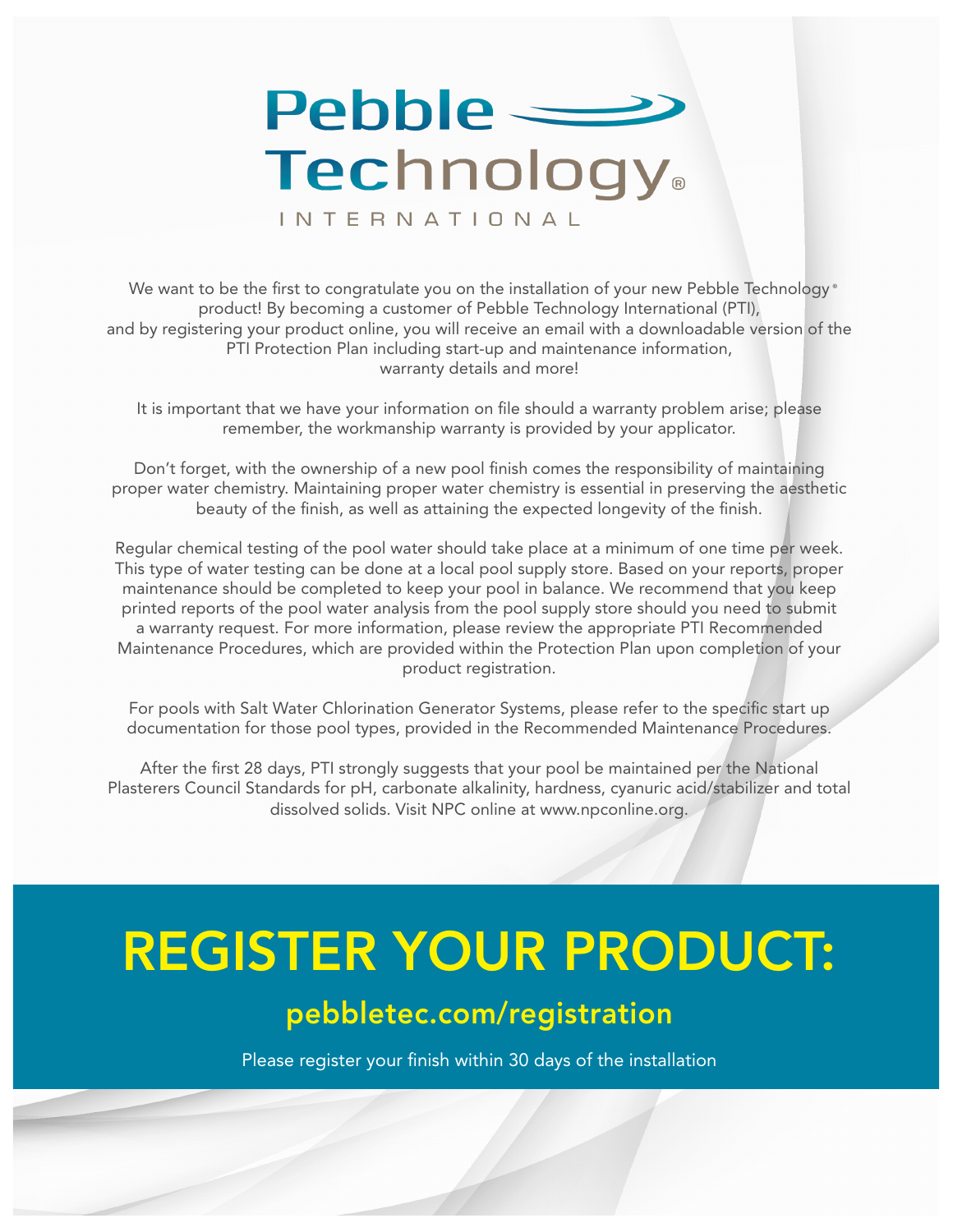## Important Pool Care Information

- Fill your pool with soft water. If any of your outside hose bibs are soft water please notify your builder/applicator. Soft water may be used AFTER the curing process has taken place.
- Enter your pool (including pets) until it is completely filled with water and balanced.
- Chlorinate your pool until water is filtered and pH and carbonate alkalinity are within the acceptable range. Chlorine is highly reactive and high concentrations can cause metals or minerals to precipitate (cloud water, scale and/or stain). A number of retail stores have computerized testing equipment to help you monitor these factors as well as others (cyanuric acid, metals, etc.). Ask your pool builder or applicator for a location near you.

- Allow time (approximately 28 days) before assessing your final water and finish colors. The start-up and balance will allow the water color to change over this time period.
- Brush your pool. It is recommended that you brush a Pebble Technology International (PTI) pool finish three times a day for the first three days and two times a day for the next ten days. Using a ® standard, nylon (very important) bristled pool brush, brush the walls and the floor of the finish toward the main drain. After that, regular maintenance may include brushing the pool approximately once per week, depending on the amount of dust or debris that may fall into the pool.
- Realize pebbles and/or glass beads will come loose during the curing process (usually in the first few weeks). It is normal to experience a small loss of pebbles and/or glass beads during pool start up.
- Wait at least 14 days before heating the water and monitor chemical balance more closely after you turn on your heater.
- Wait at least 28 days before adding salt to the pool, if using a Salt Water Chlorine Generator System (SWCGS). Salt left on a new surface may scale, stain, or discolor the finish and is not covered by the warranty.

The finish consists of pebbles and cement and will vary in color, shade, consistency and exposure. The color and shade will vary throughout the day as the sunlight reflects from different angles.

 $Pehhle =$ 

INTERNATIONAL

**Technology** 

LIT\_006\_IND 07.18 15540 North 77th Street | Scottsdale, AZ 85260 | 800.937.5058 | pebbletec.com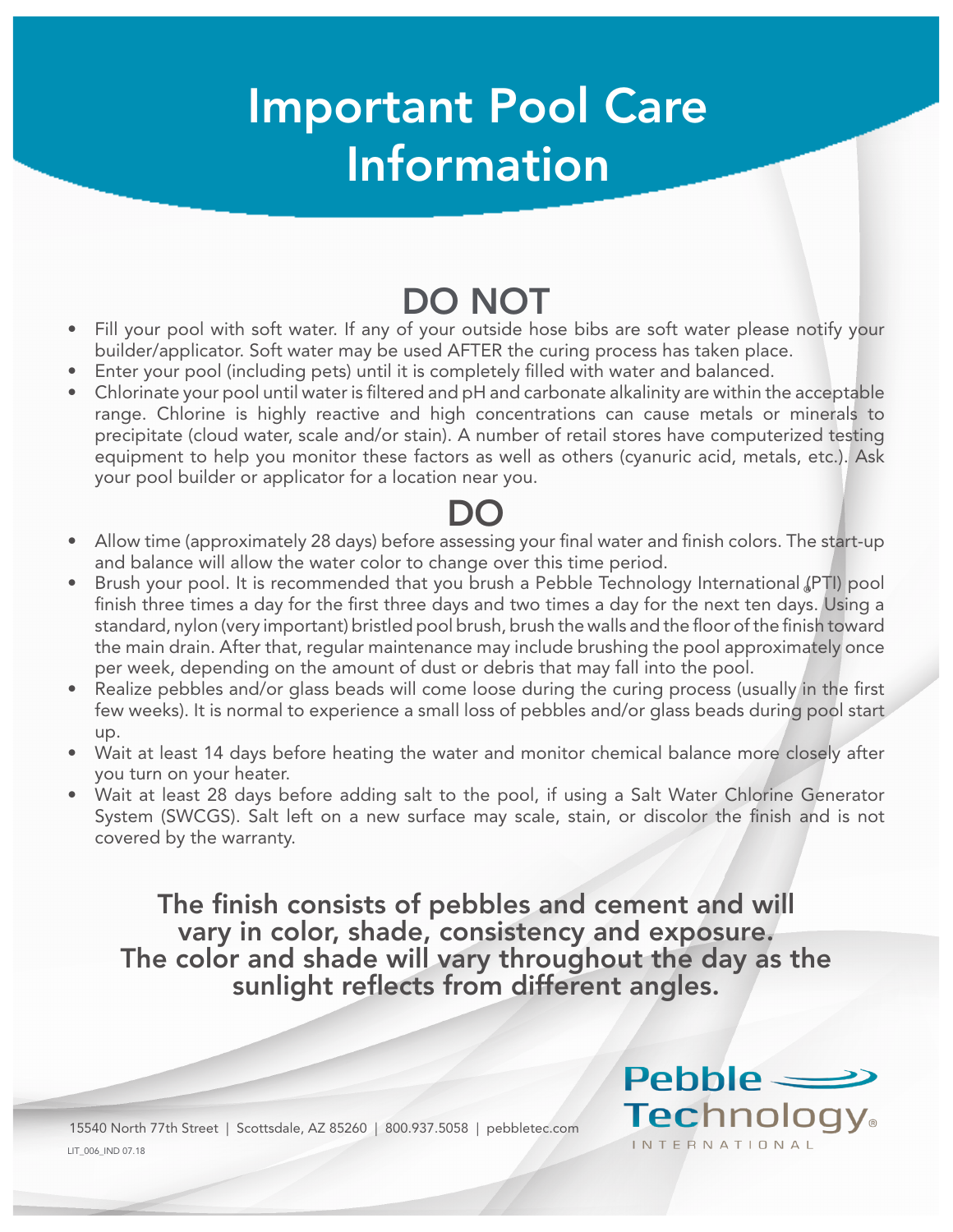# **START-UP & MAINTENANCE GUIDELINES**



15540 N 77th Street | Scottsdale, AZ 85260 | 800.937.5058 | pebbletec.com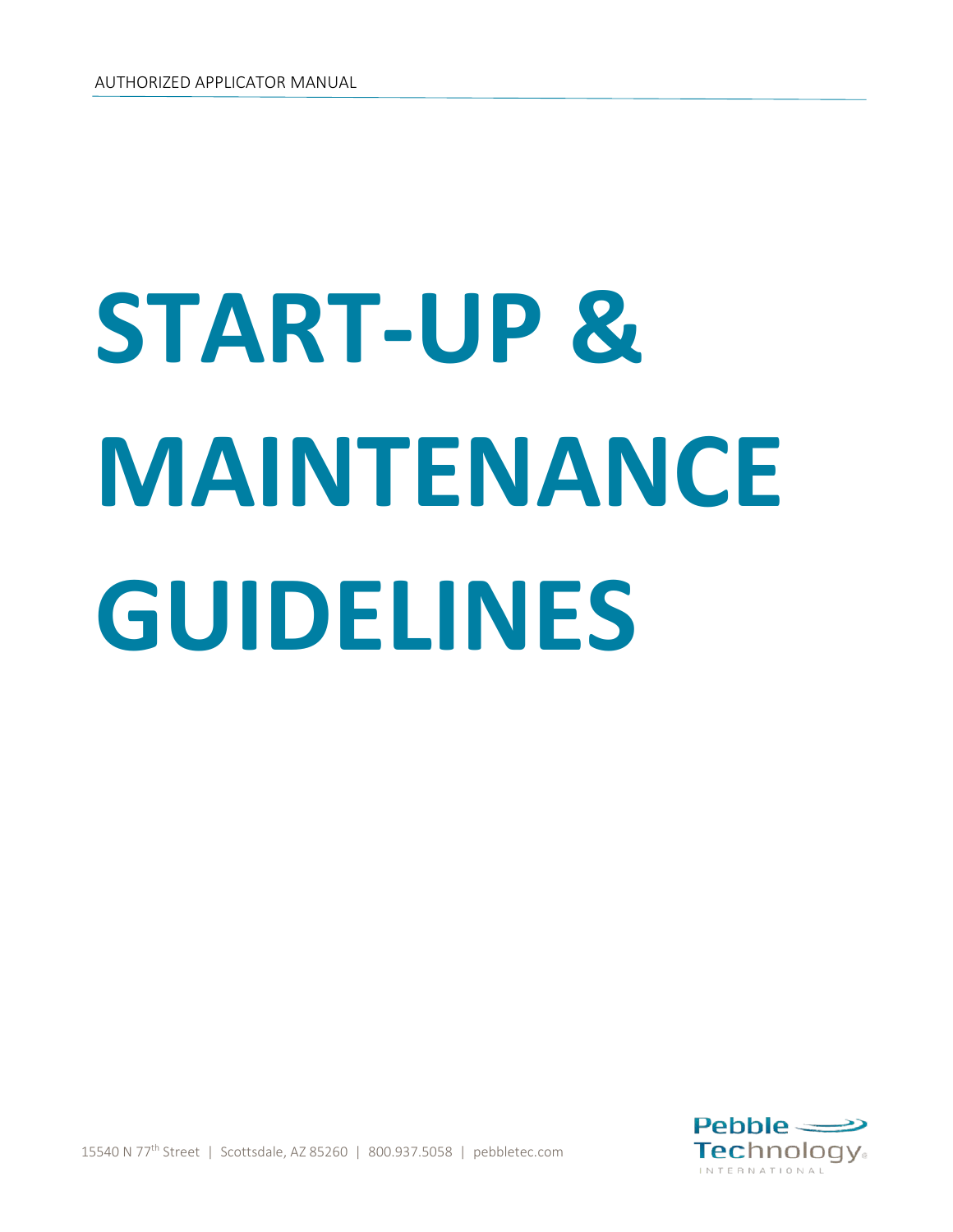## **RECOMMENDED START-UP & MAINTENANCE PROCEDURES FOR PEBBLETEC®, PEBBLESHEEN®, PEBBLEFINA® AND PEBBLEBRILLIANCE®**

*(If you have a Salt Water Chlorination Generator System (SWCGS) please review recommended applicable Start-Up & Maintenance Procedures.)*

Congratulations! Your pool interior has just been surfaced using Pebble Technology superior quality pool products developed to be visually stunning and offer long-lasting durability. In order to ensure the beauty and longevity of your finish, we recommended certain procedures for start-up and ongoing maintenance which are outlined in this document.

#### "Break-In" Period

The "break-in" period refers to the period of time directly after the finish is installed when the Builder or Authorized Applicator enhances the finish surface prior to turning it over to you for start-up and ongoing maintenance.

This is the final step of the installation/application process and lasts approximately 1-3 days. Your Builder/ Authorized Applicator should communicate with you once this has been completed.

#### Start-Up Process

The start-up process is the finishing touch to insuring a beautiful and long lasting pool finish. The start-up process is not hard to perform but does require frequent water testing, brushing and chemical balancing. It is important to note that the start-up will have the most influence on the final appearance and longevity of your interior finish.

Please note: During the first twenty eight (28) days, the product develops most of its durability characteristics. Therefore, it is critical to adhere to the start-up instructions to prevent harm to the surface. It is natural for some white material (plaster dust) to release from the new surface and enter into the water resulting in raised pH and calcium levels.

It is very important that water chemistry be monitored closely. Frequently test and adjust the water within the acceptable ranges during this time. Failure to do so will result in white plaster dust adhering to the finish surface causing stains, blotchy discoloration and/or roughness.

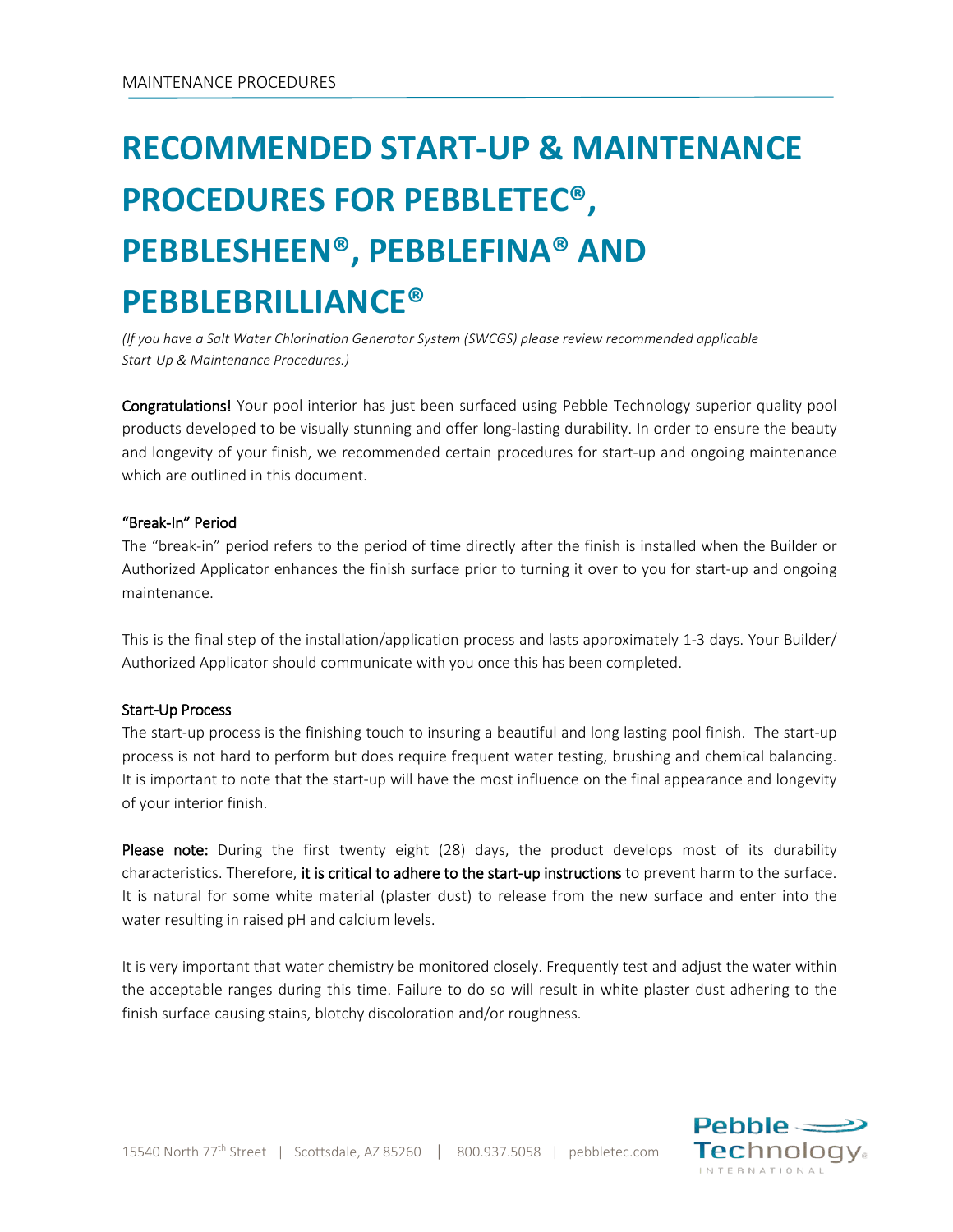### 1. Prior to Fill

• It is recommended to test the source water prior to filling the pool, and to share that information with the responsible parties, so that necessary chemical adjustments can be made.

Additional *PebbleFina* Finish Instructions*:*

- *After application and prior to fill, the PebbleFina surface should remain uniformly dry. Therefore, it is important to evacuate or plug all plumbing lines leading to the pool.*
- *Do not allow water to drip, spill, or puddle on the surface.*
- *In the event of a rain episode during this time, immediately after the rain ceases, it is recommended to rinse the entire surface down to the deep end and continue with the filling of the pool at that time, by letting the water cascade into the accumulated water, which creates ripples and reduces the likelihood of forming a 'waterline mark' at any point during the fill process.*

#### 2. The fill

- Sometimes the "break-in" procedure involves filling the pool for you. If this is the case, jump ahead to step number three (3).
- Fill the pool without interruption with clean, potable water to the midway point on the tile line or the midway point on the face of the skimmer.
- Do not fill the pool with soft water.
- Very important: If any hose bibs supply soft water, please notify the Builder/Authorized Applicator before filling.
- Do not stop water flow for any reason as it will cause a "waterline mark" in the finish.
- Do not enter the pool until it is completely filled with water (including pets).

#### 3. Starting the equipment

- Once the pool is full, turn on the pool equipment and circulate the water continuously for a minimum of five (5) days or until all white material (cement dust) has been removed, filtered out, and is no longer visible when the finish surface is brushed, whichever is longer.
- Test the water, add diluted/dissolved chemicals and start brushing once the pool water is circulating.
- Only add stabilizer/conditioner/cyanuric acid (CYA) in liquid form. You may use powder form that is pre-dissolved in a bucket of water. If granular CYA is loaded into the skimmer, the pump must run continuously for three (3) days, as it can take several days to dissolve. Un-dissolved CYA (or concentrated CYA gathered in the filter) can irreversibly alter the pigment coloration of the finish surface.
- The addition of a sequestering product is recommended during this initial break-in period, to help prevent staining or salt scale from attaching or discoloring the finish and to aid in the removal of particulate. It is necessary to follow the manufacturer's directions.

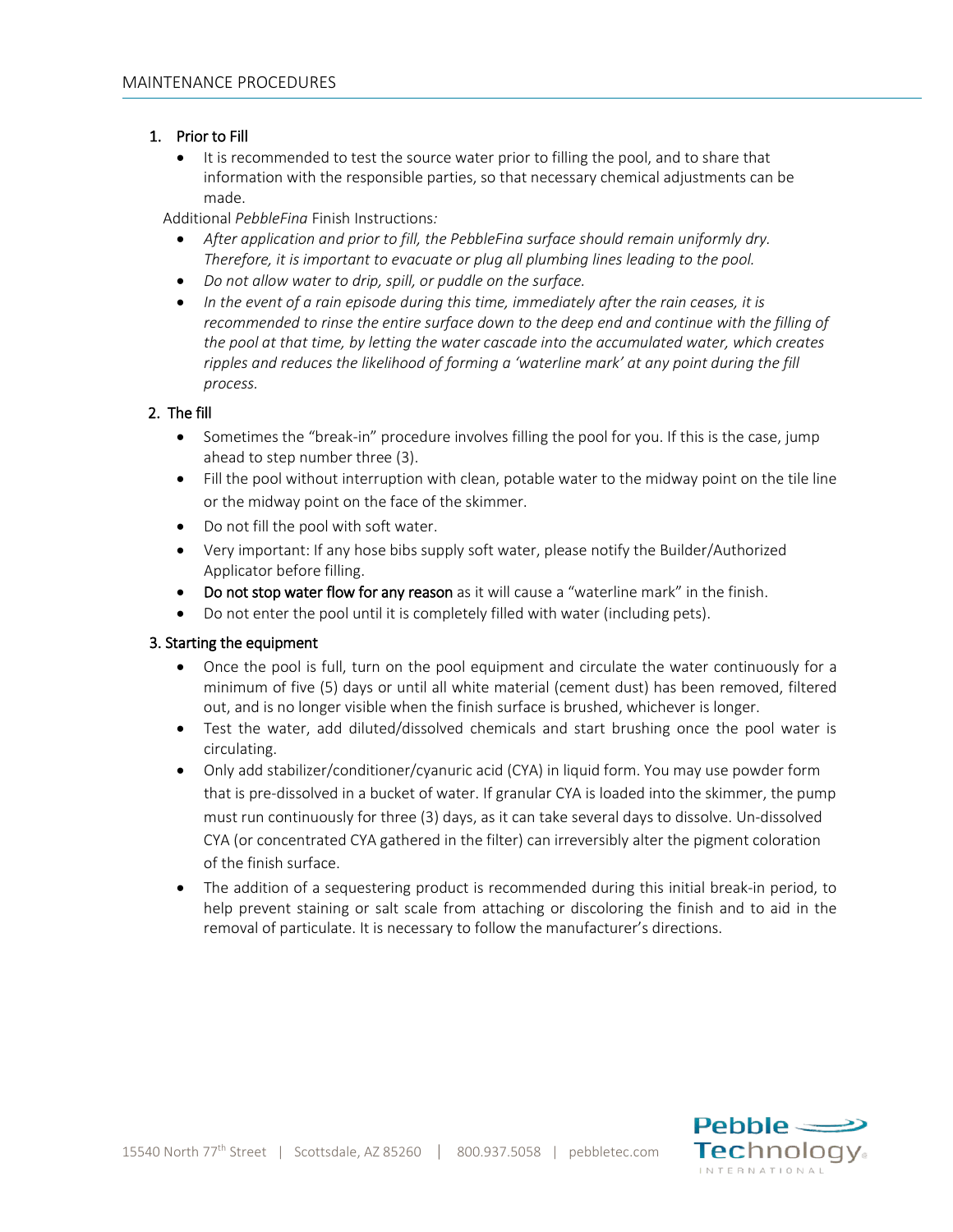#### 4. Adjusting water chemistry

Once the pool equipment is running, adjust the water chemistry, first the pH, then alkalinity followed by the remaining parameters (brushing the pool between each chemical addition) to the ranges below:

| ACCEPTABLE START-UP RANGE* - FIRST 28 DAYS<br>Million | PPM = Parts Per          |
|-------------------------------------------------------|--------------------------|
| pH                                                    | $7.0 - 7.4$              |
| <b>TOTAL ALKALINITY</b>                               | $70 - 100$ PPM           |
| CALCIUM HARDNESS                                      | $150 - 250$ PPM          |
| TOTAL DISSOLVED SOLIDS                                | $400 - 600$ PPM          |
| <b>CHLORINE</b>                                       | $1 - 3$ PPM              |
| CYA, CYANURIC ACID                                    | $20 - 30$ PPM            |
| (STABALIZER/CONDITIONER)                              |                          |
| LANGELIER SATURATION INDEX RANGE                      | Between $-0.3$ and $0.3$ |

\* PTI Recommended Acceptable Start-Up Range is designed for high-performance finishes and not recommended for traditional pool plaster.

- Granular chlorine should always be dissolved before adding to the pool.
- Record and save water test results and amount of chemicals used for adjustments.
- Do not load chlorine into the skimmer as this can discolor the floor area around the drains.
- All in-line 'stack' chlorine tablet feeders must have looped plumbing on both sides of the feeder or other means, to prevent the migration of chlorine/acid ions during the time that the pumps are off. Failure to do so will result in a discolored or etched finish around the water returns.
- IMPORTANT... Report calcium hardness or total dissolved solids that are above these ranges to the Authorized Applicator or Builder immediately. It may be necessary to alter the Recommended Acceptable Ranges, chemically treat the water, or drain some/all of the water.
- Frequent additions of muriatic/hydrochloric acid (HCl) are normal during this time to maintain pH within the recommended acceptable range. It is not uncommon to add acid (HCl) to the water  $\frac{d}{dy}$  for the first 2 weeks, and 2 to 3 times per week during the remainder of the 28 days.

### 5. Brushing

- Brush the surface (walls & floor):
	- o Three (3) times per day for the first 3 days, and
	- o Two (2) times per day for the next 10 days
	- o Brush after the addition of each chemical
- Extensive brushing during this time is imperative to ensure that the cement dust or other sand/dirt/construction residue does not adhere to the interior surface.
- Commonly available pool brushes may be used for PebbleTec, PebbleSheen and PebbleBrilliance finishes. Only use a 100% nylon brush for PebbleFina finishes.

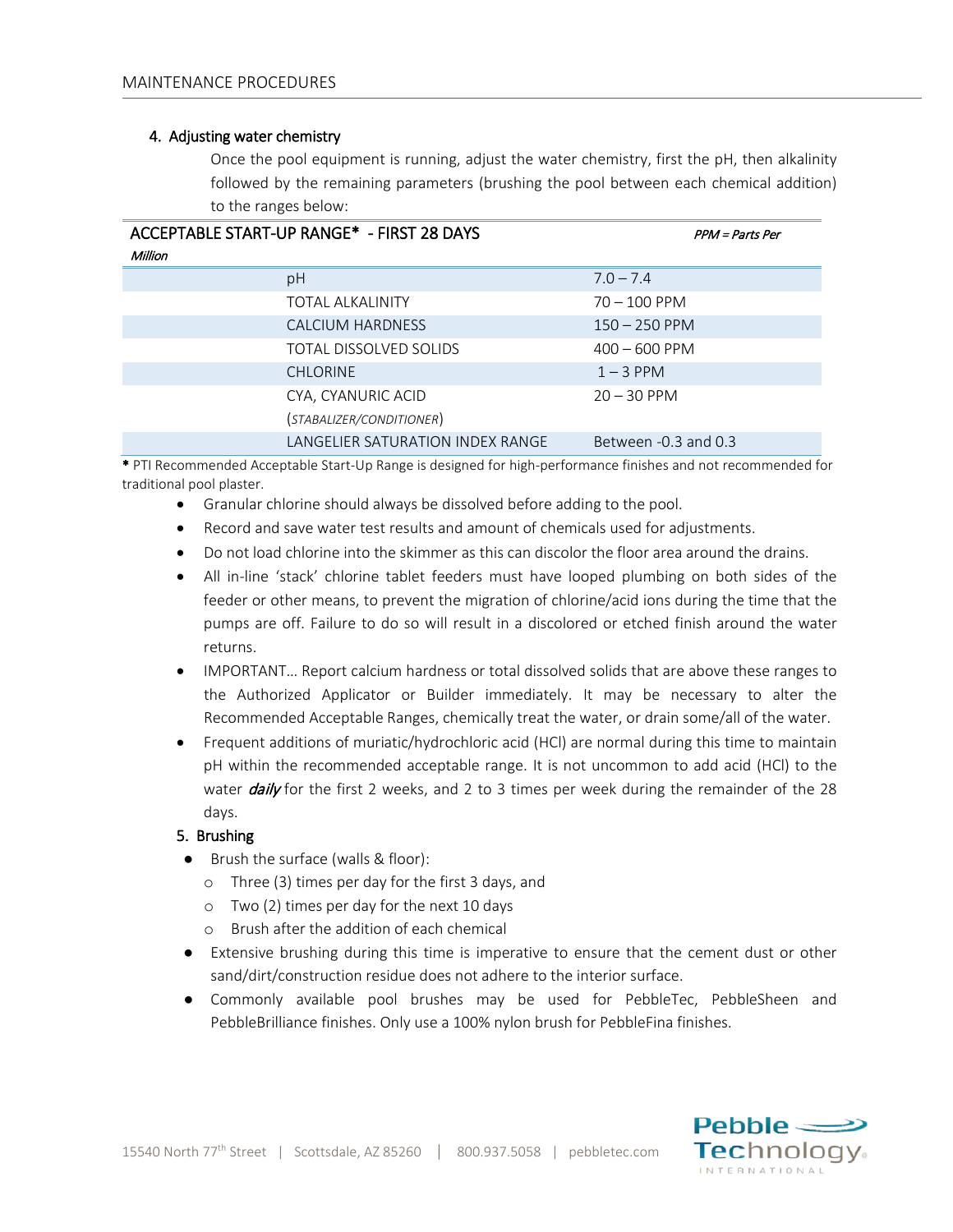### ACCEPTABLE ONGOING MAINTENANCE RANGE (AFTER 28 DAYS)

After the first twenty eight (28) days, balance the pool water according to APSP Ranges using the Langelier Saturation Index (LSI). This formula takes into account pH, carbonate alkalinity, water temperature, total dissolved solids, and calcium hardness.

| ACCEPTABLE ONGOING MAINTENANCE RANGE* - AFTER 28 DAYS | <b>PPM</b> = Parts Per Million |
|-------------------------------------------------------|--------------------------------|
| pH                                                    | $7.2 - 7.6$                    |
| <b>Total Alkalinity</b>                               | $70 - 100$ PPM                 |
| Calcium Hardness                                      | $150 - 300$ PPM                |
| <b>Total Dissolved Solids</b>                         | $400 - 800$ PPM                |
| Chlorine                                              | $1 - 3$ PPM                    |
| CYA, Cyanuric Acid<br>(Stabilizer/Conditioner)        | $20 - 30$ PPM                  |
| Langelier Saturation Index Range                      | Between -0.3 and 0.3           |

For guidance, individual PTI recommended acceptable water chemistry parameters are given below:

\* PTI Recommended Acceptable Ongoing Maintenance Ranges are designed for high-performance finishes and not recommended for traditional pool plaster. Individual parameter ranges may be outside the above PTI Ideal Ranges as long as adjustments are made to the remaining parameters to ensure the Langelier Saturation Index remains within the -0.3 and 3.0 range.

#### Important Notes

- Maintaining the Ongoing Acceptable Ranges as close as possible to '0.0' LSI, will lessen the likelihood of calcium salts precipitating out of the water and staining the surface.
- Do not use automated cleaners that have wheels for twenty eight (28) days. Suction cleaners without wheels may be used, but brushing should continue until all cement dust residue is gone. Please refer to Builder/Authorized Applicator for recommendations regarding specific types of cleaners.
- Do not use heaters for the first fourteen (14) days and adjust plumbing to allow water to bypass the heater. Please only use heaters when there is no remaining plaster dust when pool is brushed.
- Please allow for first twenty eight (28) days before critiquing the final look and water color of your finish. All cementitious finishes have some variation in color, shading, consistency and exposure. Color variation and masking of the color is especially exaggerated in the first 28 days, as the cement continues to hydrate. These initial fluctuations in color tend to even out or subside with time.
- The finish will vary in color, shades, consistency and exposure. The darker colors will inherently have an increase in color variation, shading, consistency and exposure. This is the intended look of the finish and is not considered a defect. The color will vary throughout the day as the sunlight reflects from different angles.
- Failure to follow these instructions can result in costly service and repairs.
- Failure to maintain proper water chemistry will void the warranty. When submitting a PTI warranty claim, you will be required to submit weekly maintenance records. Many retail stores have computerized testing equipment to help monitor the chemical parameters, as well as others (cyanuric acid, metals, etc.). Ask your Builder/Authorized Applicator for the nearest location.